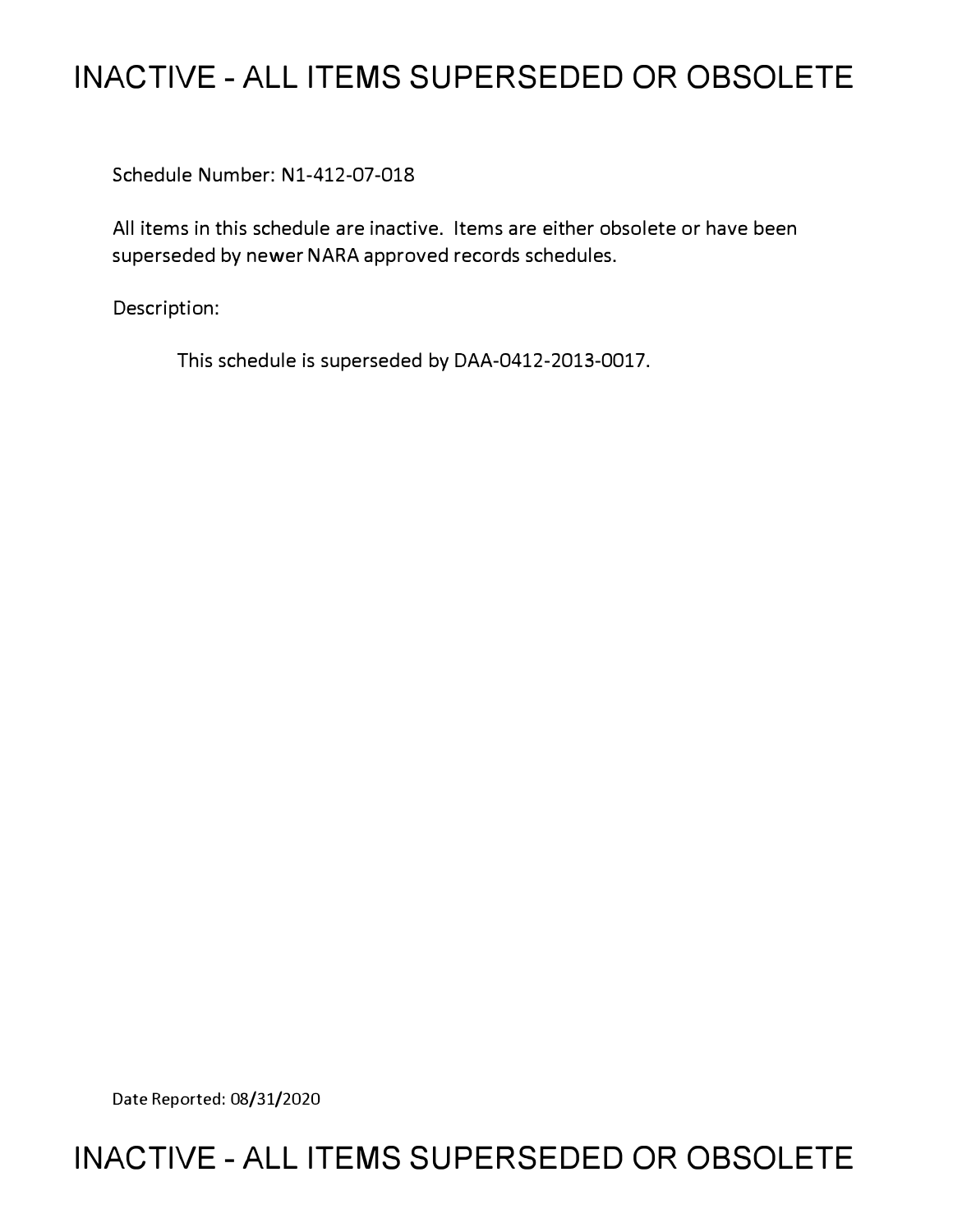| <b>REQUEST FOR RECORDS DISPOSITION AUTHORITY</b>                                                                                                                                                                                                                                                                                                                                                                                                                                                                                                                 |                                                    |              |              | <b>JOB NUMBER</b><br>11-412-07-18                                                                                                                                                                                                              |                                                                                  |  |  |
|------------------------------------------------------------------------------------------------------------------------------------------------------------------------------------------------------------------------------------------------------------------------------------------------------------------------------------------------------------------------------------------------------------------------------------------------------------------------------------------------------------------------------------------------------------------|----------------------------------------------------|--------------|--------------|------------------------------------------------------------------------------------------------------------------------------------------------------------------------------------------------------------------------------------------------|----------------------------------------------------------------------------------|--|--|
| To: NATIONAL ARCHIVES and RECORDS ADMINISTRATION (NIR)<br>WASHINGTON, DC 20408                                                                                                                                                                                                                                                                                                                                                                                                                                                                                   |                                                    |              |              | DATE RECEIVED                                                                                                                                                                                                                                  |                                                                                  |  |  |
| 1 FROM (Agency or establishment)                                                                                                                                                                                                                                                                                                                                                                                                                                                                                                                                 |                                                    |              |              | <b>NOTIFICATION TO AGENCY</b>                                                                                                                                                                                                                  |                                                                                  |  |  |
| U.S. Environmental Protection Agency                                                                                                                                                                                                                                                                                                                                                                                                                                                                                                                             |                                                    |              |              |                                                                                                                                                                                                                                                |                                                                                  |  |  |
| 2 MAJOR SUBDIVISION                                                                                                                                                                                                                                                                                                                                                                                                                                                                                                                                              |                                                    |              |              |                                                                                                                                                                                                                                                |                                                                                  |  |  |
| <b>3 MINOR SUBDIVISION</b>                                                                                                                                                                                                                                                                                                                                                                                                                                                                                                                                       |                                                    |              |              | In accordance with the provisions of 44 U.S.C.<br>disposition request,<br>$3303a$ ,<br>the<br>including<br>amendments, is approved except for items that may<br>marked Adisposition not approved≅ or<br>be<br>Awithdrawn $\cong$ in column 10. |                                                                                  |  |  |
|                                                                                                                                                                                                                                                                                                                                                                                                                                                                                                                                                                  | 4 NAME OF PERSON WITH WHOM TO CONFER               | 5 TELEPHONE  |              | <b>DATE</b>                                                                                                                                                                                                                                    | ARCHIVIST OF THE UNITED STATES                                                   |  |  |
| John B. Ellis                                                                                                                                                                                                                                                                                                                                                                                                                                                                                                                                                    |                                                    | 202-566-1643 |              | $414$ $52$                                                                                                                                                                                                                                     | All Lemata                                                                       |  |  |
| 6 AGENCY CERTIFICATION<br>I hereby certify that I am authorized to act for this agency in matters pertaining to the disposition of its records and that the records<br>proposed for disposal on the attached __ page(s) are not now needed for the business of this agency or will not be needed after the<br>retention periods specified; and that written concurrence from the General Accounting Office, under the provisions of Title 8 of the<br>GAO manual for Guidance of Federal Agencies,<br>is not required;<br>is attached; or<br>has been requested. |                                                    |              |              |                                                                                                                                                                                                                                                |                                                                                  |  |  |
| <b>DATE</b>                                                                                                                                                                                                                                                                                                                                                                                                                                                                                                                                                      | SIGNATURE OF AGENCY REPRESENTATIVE<br>John B Ellis |              | <b>TITLE</b> |                                                                                                                                                                                                                                                |                                                                                  |  |  |
|                                                                                                                                                                                                                                                                                                                                                                                                                                                                                                                                                                  |                                                    |              |              | <b>Agency Records Officer</b>                                                                                                                                                                                                                  |                                                                                  |  |  |
| 7 Item<br>N <sub>0</sub>                                                                                                                                                                                                                                                                                                                                                                                                                                                                                                                                         | 8. DESCRIPTION OF ITEM AND PROPOSED DISPOSITION    |              |              |                                                                                                                                                                                                                                                | 10 ACTION TAKEN<br>9 GRS OR SUPERSEDED<br>(NARA USE ONLY)<br><b>JOB CITATION</b> |  |  |
|                                                                                                                                                                                                                                                                                                                                                                                                                                                                                                                                                                  |                                                    |              |              |                                                                                                                                                                                                                                                |                                                                                  |  |  |

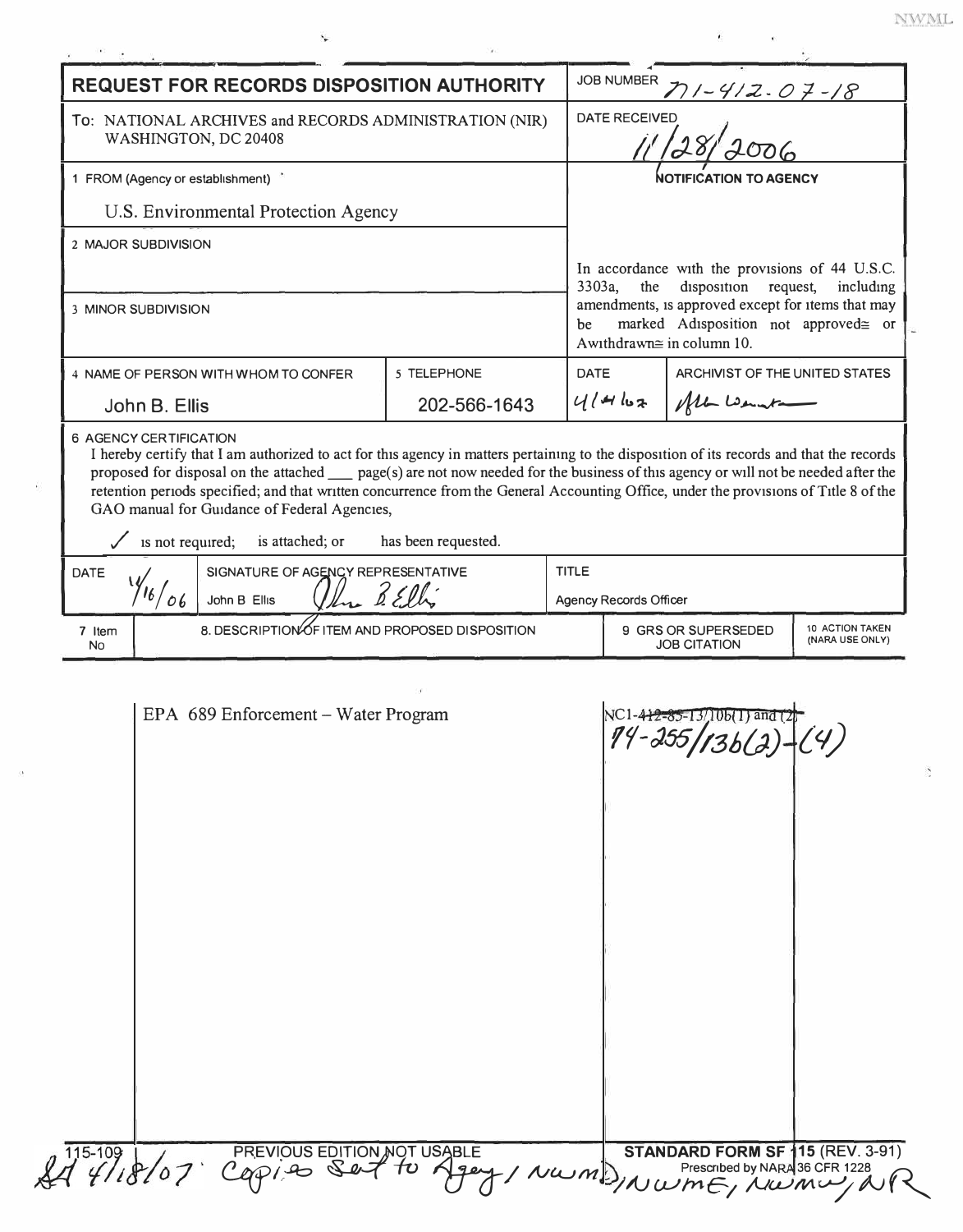# **EPA Records Schedule 689**

*Status: Final, 02/29/2008* 

*Title: Enforcement - Water Program* 

*Program: Enforcement and Compliance Assurance* 

*Applicability: Headquarters* 

*Function: 108-025-08 - Compliance and Enforcement* 

#### *NARA Disposal Authority:*

*This schedule authorizes the disposition of the record copy in any media (media neutral), excluding any records already in electronic form. Records designated for permanent retention must be transferred to the National Archives in accordance with NARA standards at the time of transfer.* 

*• Nl-412-07-18* 

#### *Description:*

*Includes documents pertaining to EP A's enforcement of industrial and municipal compliance*  with clean water regulations and standards. Documents include background study and *surveillance reports, violation notices, press releases, and compliance reports.* 

*Also includes documents and data relating to the measurement of mercury in water, the effect of mercury in water, the effect of mercury on sea life, and its effect on consumers, controls to prevent polluting waters with mercury, and compliance by companies.* 

#### *Disposition Instructions:*

*Item a(1): Enforcement of industrial and municipal compliance with clean water regulations and standards - Nonelectronic* 

- *Permanent*
- *Close inactive records upon completion of action.*
- *Transfer to the National Archives 18 years after file closure.*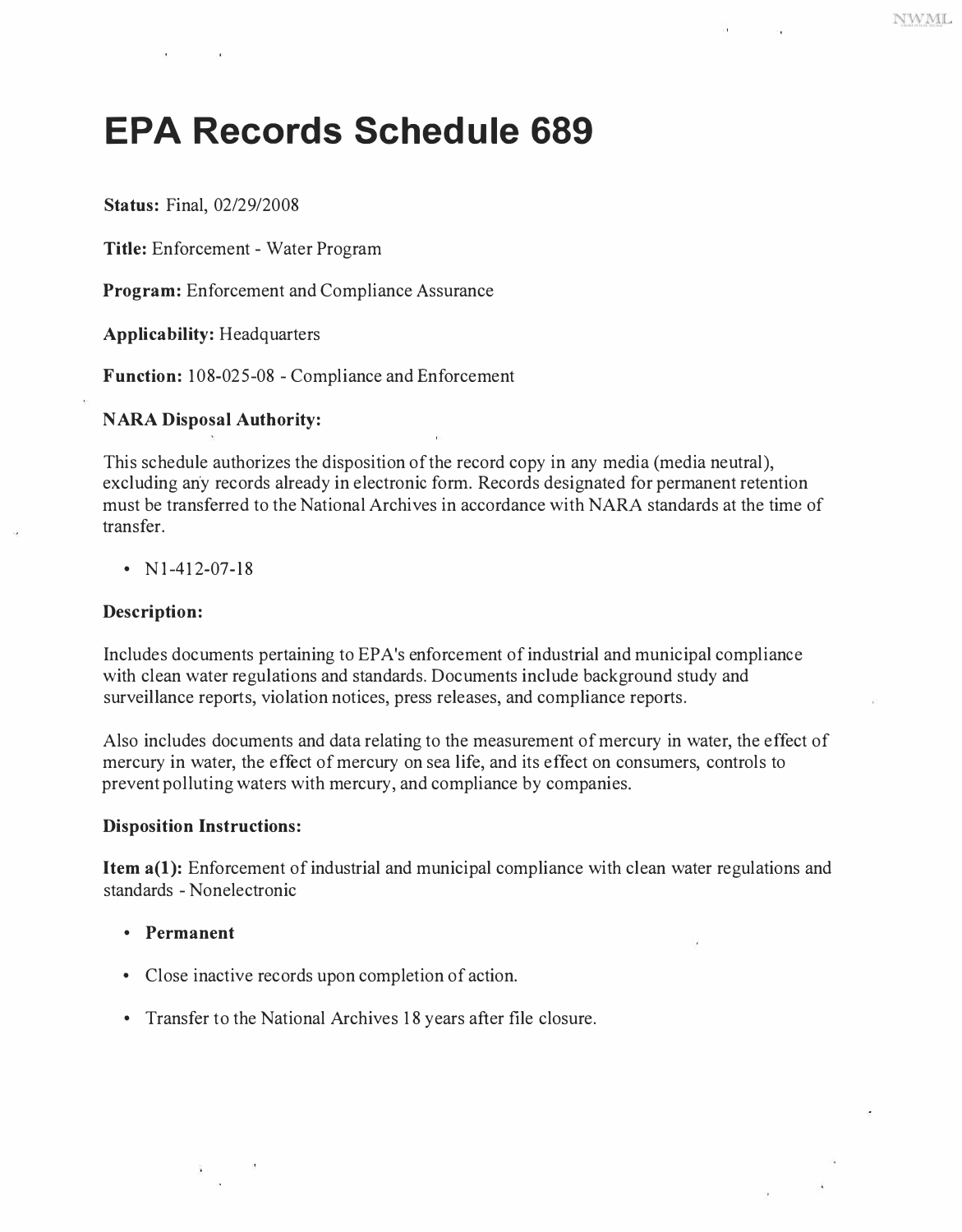*Item a(2): Enforcement of industrial and municipal compliance with clean water regulations and standards - Electronic* 

**NWML** 

- *Permanent*
- *Close inactive records upon completion of action.*
- *Transfer to the National Archives 5 years after file closure, with any related documentation and external finding aids, as specified in 36 CFR 1228.270 or standards applicable at the time.*

*Item a(3): Enforcement of industrial and municipal compliance with clean water regulations and standards - Electronic copy oforecords transferred to the National Archives* 

- *Disposable*
- *Close file upon transfer to the National Archives.*
- *Delete after electronic record copy is successfully transferred to the National Archives.*

*Item b(l): Documents and data relating to mercury - Nonelectronic* 

- *Permanent*
- *Close inactive records every 4 years.*
- *Transfer to the National Archives 17 years after file closure.*

*Item b(2): Documents and data relating to mercury - Electronic* 

- *Permanent*
- *Close inactive records every 4 years.*
- *Transfer to the National Archives 5 years after file closure, with any related documentation and external finding aids, as specified in 36 CFR 1228.270 or standards applicable at the time.*

*Item b(3): Documents and data relating to mercury - Electronic copy of records transferred to the National Archives* 

*• Disposable*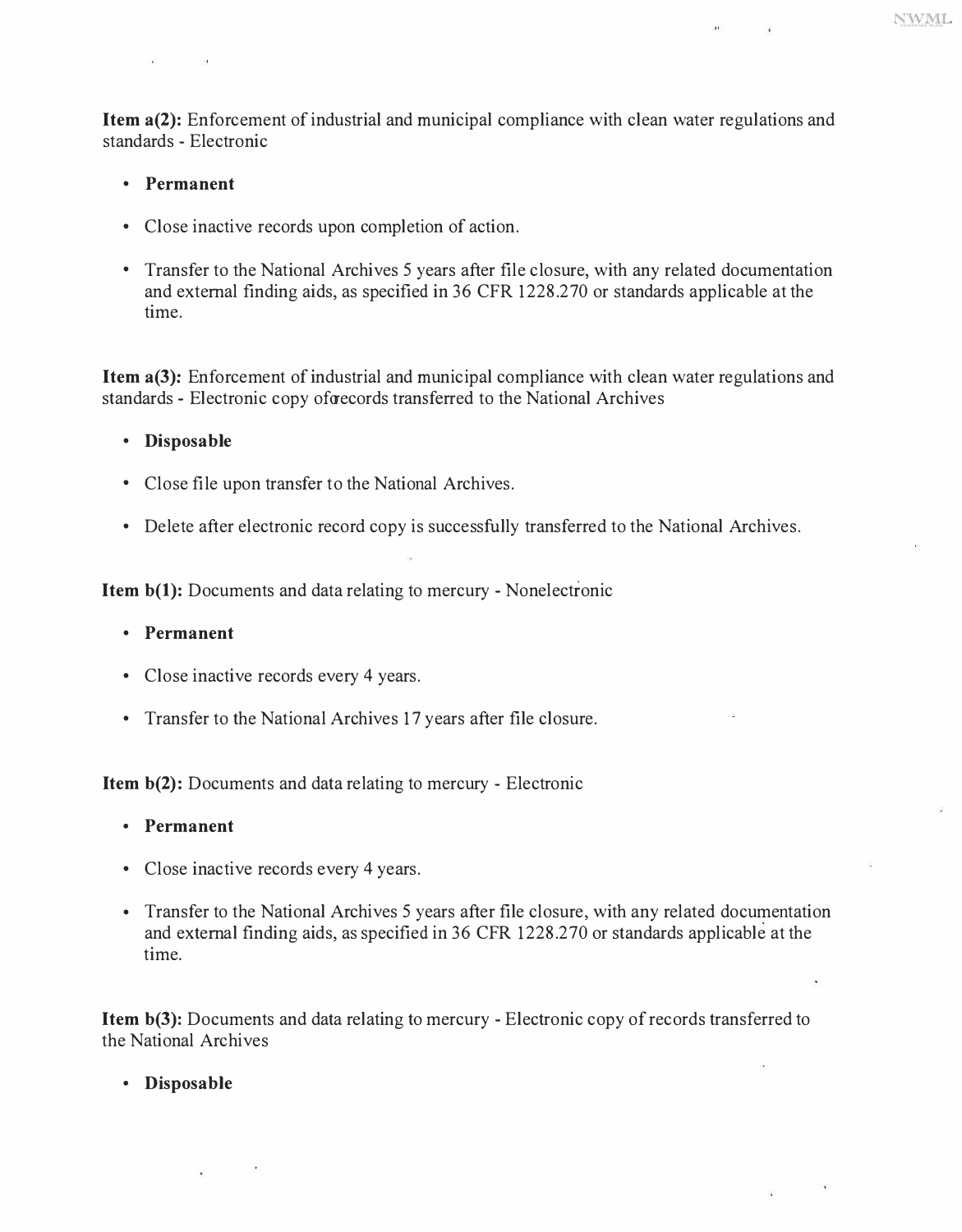- *Close file upon transfer to the National Archives.*
- *Delete after electronic record copy is successfully transferred to the National Archives.*

#### *Guidance:*

*See EPA 207 for enforcement actions referred to Regional Counsel.* 

#### *Reasons for Disposition:*

*The disposition instructions have been rewritten as media neutral to allow for maintaining the*  record copy in EPA's electronic recordkeeping system. The retention has not changed.

*The following changes were made in the 02/29/2008 version:* 

- *Divided items a and b into three subitems, a(l )-(3) and b(l )-(3 ). Revised the titles of disposition items a(l)-(3) and b(l)-(3). Revised the disposition instructions for items a(3) and b(3).*
- 
- 

*The following items deleted in the 08/23/2006 version:* 

- 
- *Item c - Publications and reference material deleted as nonrecords. Item d - Electronic copies created with word processing and electronic mail applications deleted pursuant to NARA Bulletin 2006-04.*

#### *Custodians:*

*Office of Enforcement and Compliance Assurance* 

- *Contact:*
- *Telephone:*

#### *Related Schedules:*

*EPA 207* 

#### *Previous NARA Disposal Authority:*

*NCl 74-255-13/b(2)-(4), NCl-412-85-13/lOb(l) and (2)* 

*Entry: 11/02/1993* 

*EPA Approval: 11/16/2006 I* 

ú.